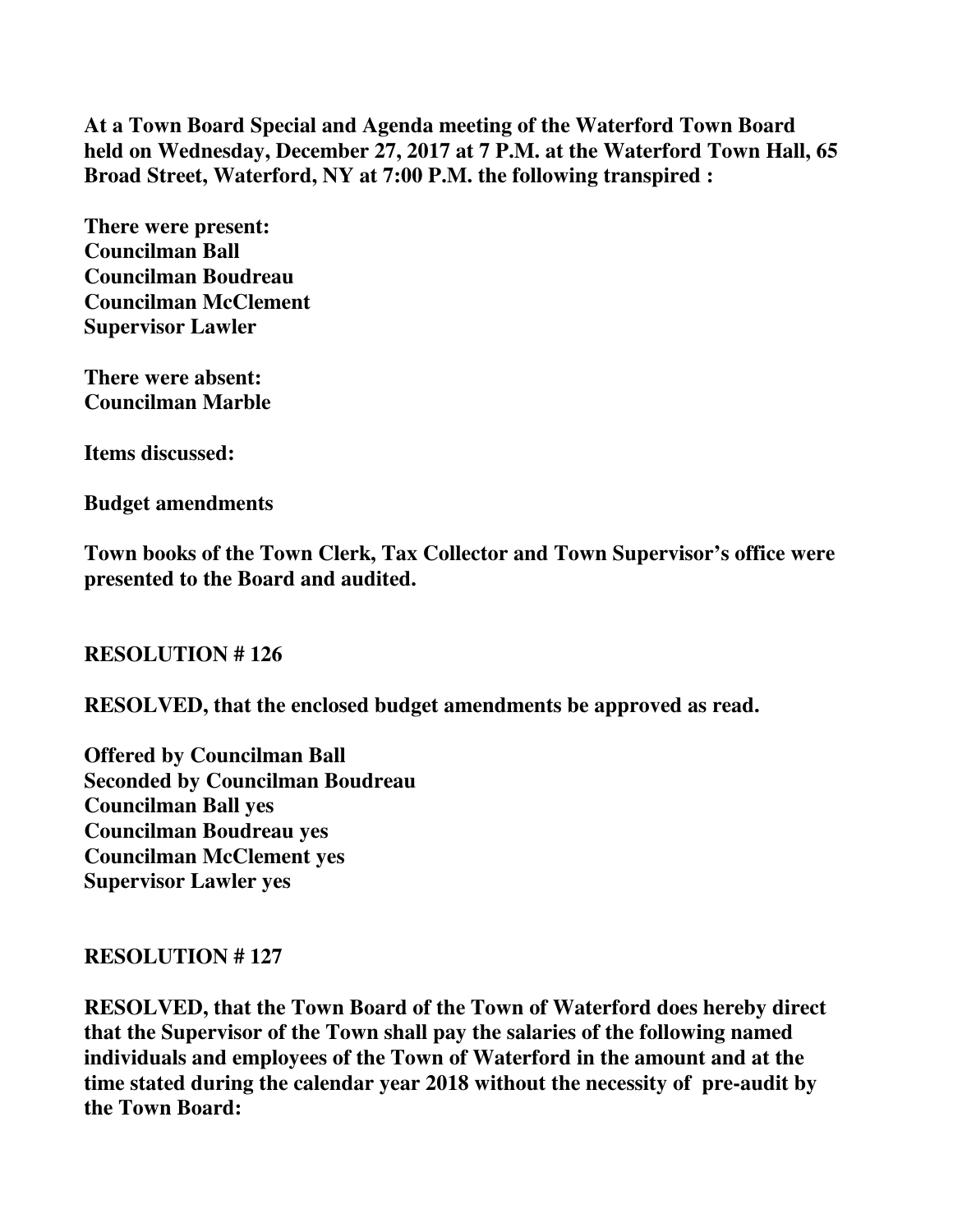| <b>Official</b>        | <b>Position</b>     | <b>Amount</b> | Pay date       |
|------------------------|---------------------|---------------|----------------|
| John E. Lawler         | <b>Supervisor</b>   | \$18,451.00   | <b>Monthly</b> |
| Darlene A. Dziarcak    | <b>Town Clerk</b>   | \$51,685.00   | <b>Weekly</b>  |
| <b>Frank McClement</b> | Councilman          | \$11,355.00   | <b>Monthly</b> |
| <b>James Boudreau</b>  | Councilman          | \$11,355.00   | <b>Monthly</b> |
| <b>Laurie Marble</b>   | Councilman          | \$11,355.00   | <b>Monthly</b> |
| <b>David Ball</b>      | Councilman          | \$11,355.00   | <b>Monthly</b> |
| <b>Nancy Sunukjian</b> | <b>Town Justice</b> | \$17,739.00   | <b>Monthly</b> |
| <b>David Fusco</b>     | <b>Town Justice</b> | \$17,739.00   | <b>Monthly</b> |

**Offered by Councilman Ball Seconded by Councilman Boudreau Councilman Ball yes Councilman Boudreau yes Councilman McClement yes Supervisor Lawler yes** 

#### **RESOLUTION # 128**

**RESOLVED, that William Coutu be reappointed as Budget Officer and the annual salary be fixed at \$45,000.00 per year for the year 2018 and the Supervisor be authorized to pay said salary in weekly installments without the necessity of pre-audit by the Town Board.** 

**Offered by Councilman Ball Seconded by Councilman Boudreau Councilman Ball yes Councilman Boudreau yes Councilman McClement yes Supervisor Lawler yes** 

#### **RESOLUTION # 129**

**RESOLVED, that Patrick Breen be and he is hereby reappointed as camera operator for the Town Board meetings at an amount of \$54.28 per meeting for the year 2018, to be paid in monthly installments by the Supervisor without the necessity of pre audit by the Town Board.**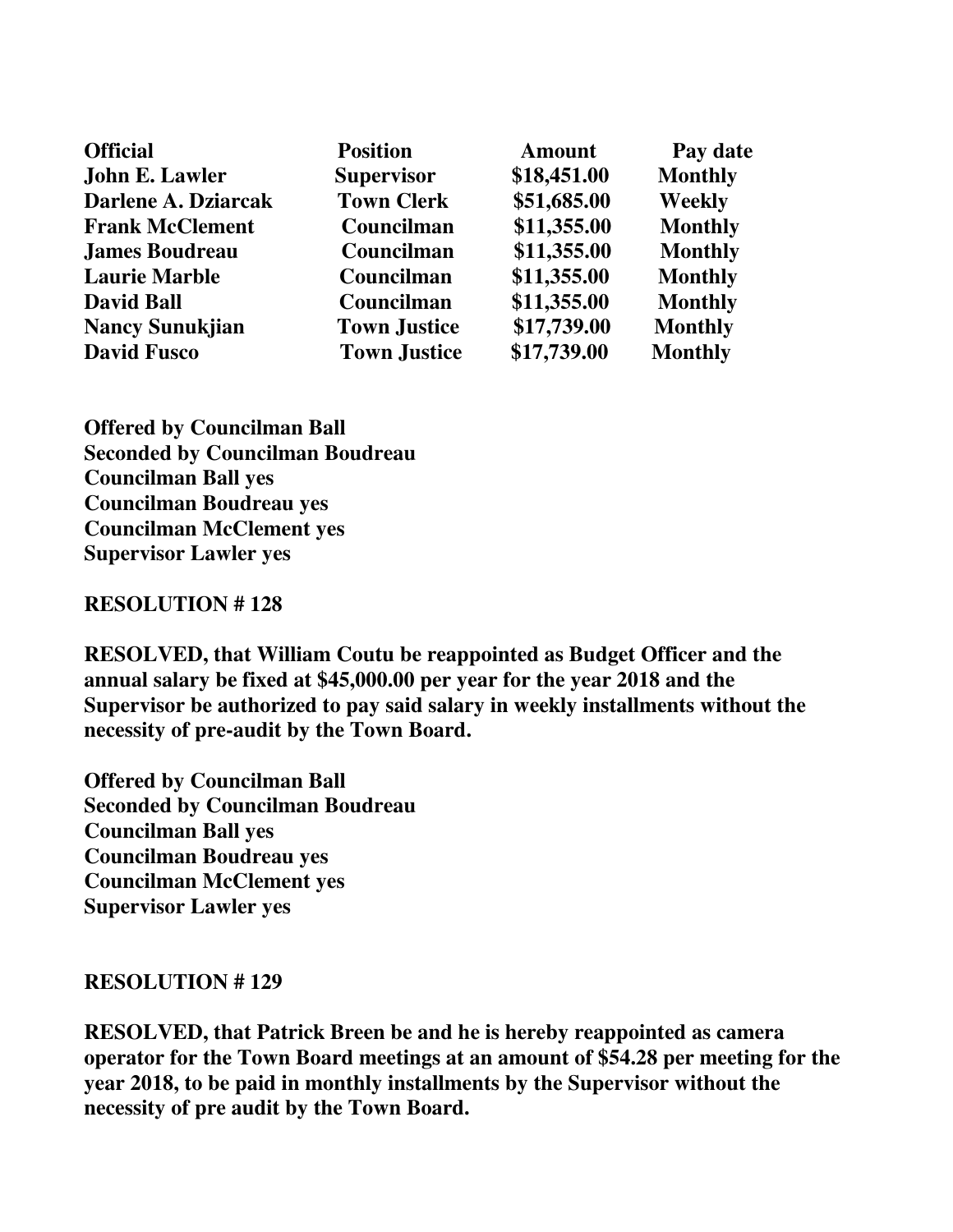**Offered by Councilman Ball Seconded by Councilman Boudreau Councilman Ball yes Councilman Boudreau yes Councilman McClement yes Supervisor Lawler yes** 

### **RESOLUTION # 130**

**RESOLVED, that Debby Russell is hereby reappointed for the year 2018 as the Junior Accountant at a salary of \$22.47 per hour and that Christina McClement be reappointed as Deputy Town Clerk for the year 2018 at a salary of \$17.34 per hour, both to be paid in weekly installments by the Supervisor without the necessity of pre audit by the Town Board.** 

**Offered by Councilman Ball Seconded by Councilman Boudreau Councilman Ball yes Councilman Boudreau yes Councilman McClement abstain Supervisor Lawler yes** 

## **RESOLUTION # 131**

**RESOLVED, that Mary Shannon Carrigan of 34 South Street, Waterford, Saratoga County, New York, is hereby rehired as confidential secretary to the Supervisor and that the salary for said position be set at \$20.90 per hour of the year 2018, to be paid in weekly installments by the Supervisor without the necessity of pre-audit by the Town Board.** 

**Offered by Councilman Ball Seconded by Councilman Boudreau Councilman Ball yes Councilman Boudreau yes Councilman McClement yes Supervisor Lawler yes**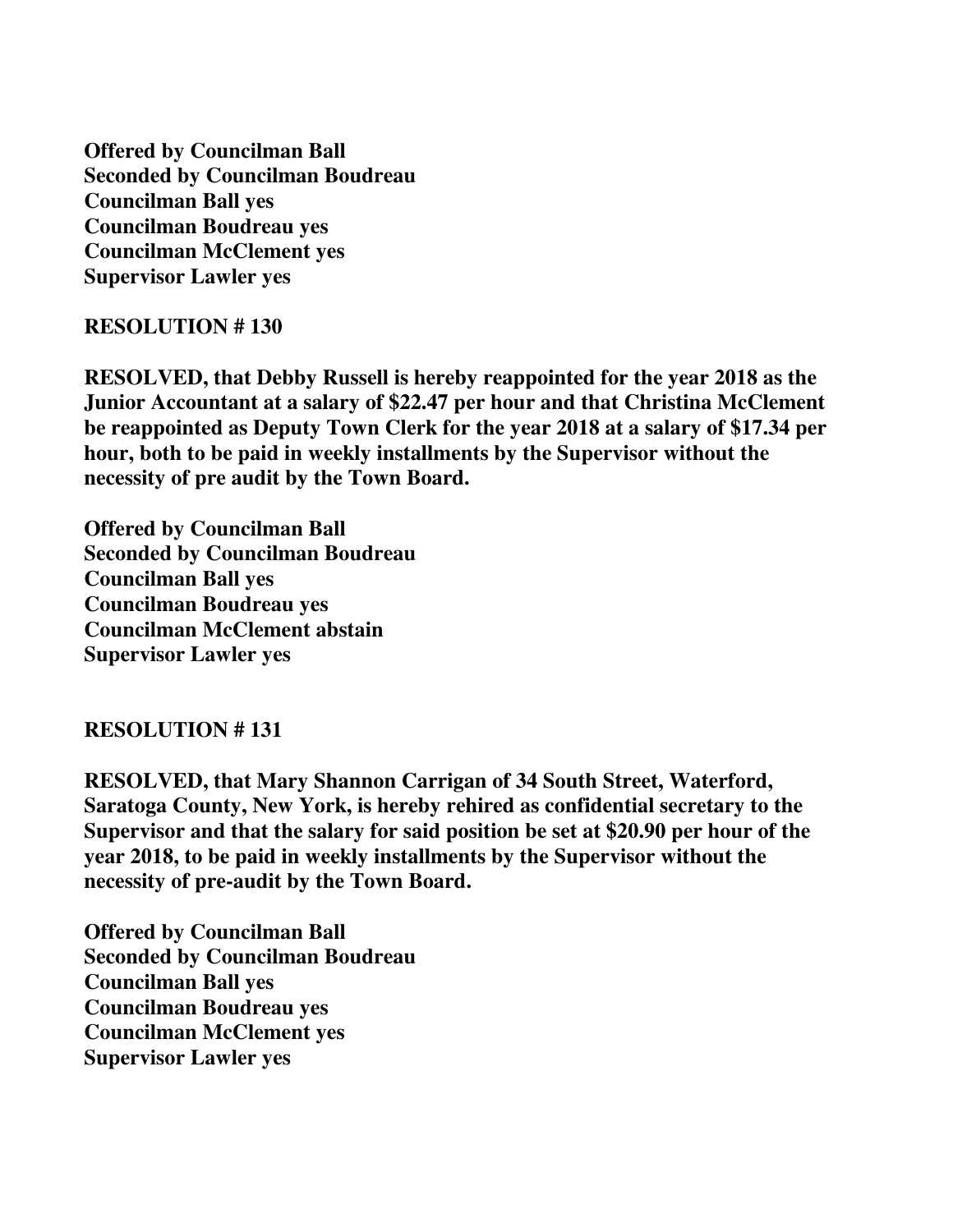## **RESOLUTION # 132**

**RESOLVED, that pursuant to the provisions of Section 20(2) of the Town Law of the State of New York, the Town Board retains as an Attorney for the Town, the firm of Dreyer Boyajian, L.L.P., to provide such professional services and counsel as it may require in the ordinary conduct of business and further that the Supervisor of the Town be authorized and empowered to pay Dreyer Boyajian LLP invoices or statements for professional service in the amount not to exceed \$22,000.00 for the calendar year 2018 for all regular professional services, plus reimbursement of the amounts of any professional services, plus reimbursement of the amounts of any expenses incurred by them in the professional performance of their services without the necessity of pre audit by the Town Board, and that the Supervisor be authorized to enter into a letter agreement with the firm reflecting their retainer as set forth herein and agreement may be retained as the need arises for litigation or non-ordinary matters at normal professional fees.** 

**Offered by Councilman Ball Seconded by Councilman Boudreau Councilman Ball yes Councilman Boudreau yes Councilman McClement yes Supervisor Lawler yes** 

# **RESOLUTION # 133**

**RESOLVED, that Gregg Knorr, be and he is hereby appointed as full-time Building/Zoning Inspector for the Town of Waterford for the year 2018 and that the salary for said position be set at \$20.74 per hour to be paid in weekly installments by the Supervisor without the necessity of a pre-audit by the Town Board.** 

**Offered by Councilman Ball Seconded by Councilman Boudreau Councilman Ball yes Councilman Boudreau yes Councilman McClement yes Supervisor Lawler yes**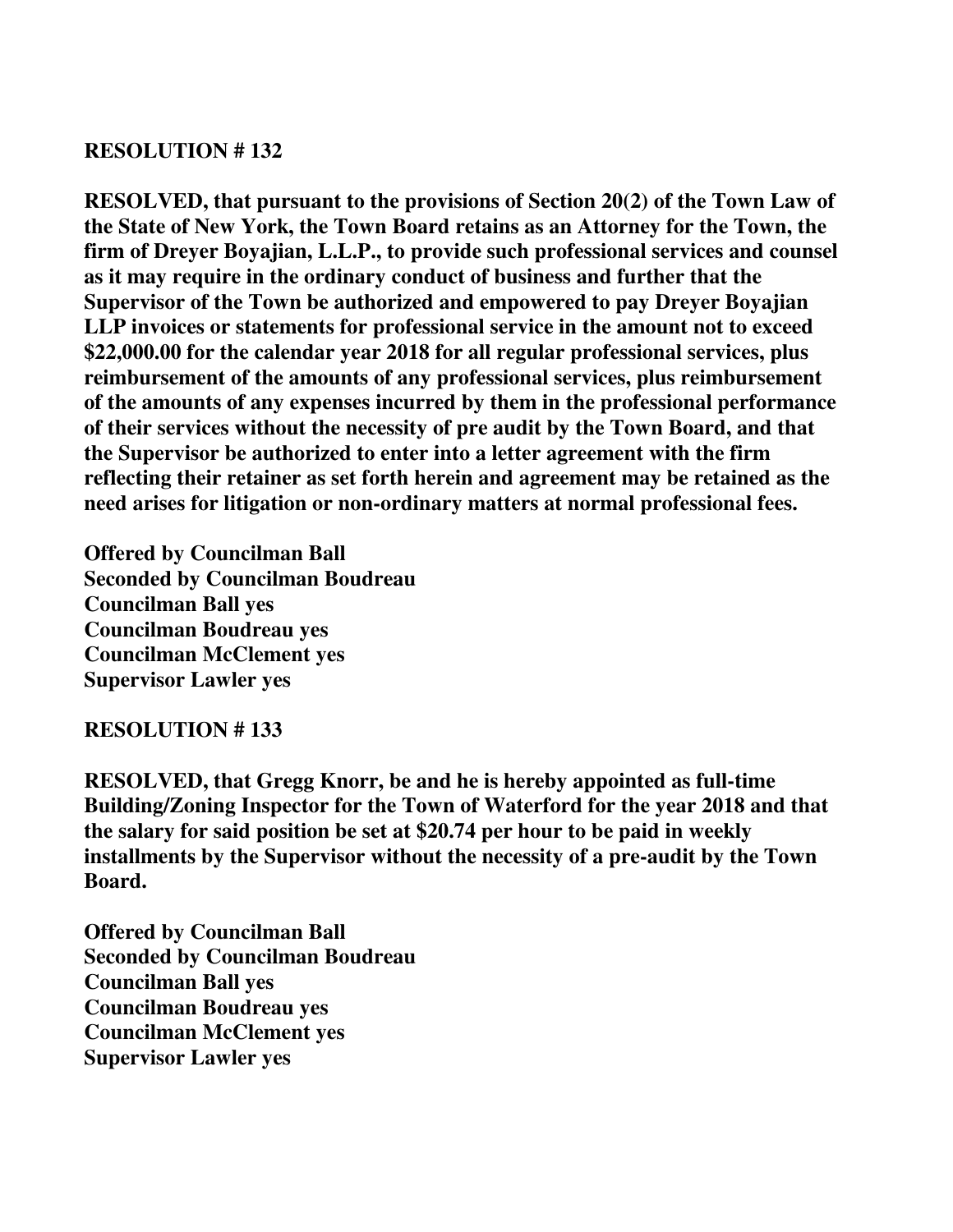## **RESOLUTION # 134**

**RESOLVED, that Crystal Orton be and is hereby appointed as full time Court Clerk for the year 2018 for the Town of Waterford, and that the salary for said position be set at \$17.34 per hour, to be paid in weekly installments by the Supervisor without the necessity of pre-audit by the Town Board and Deborah Maloney is hereby appointed as part time assistant court clerk for the year 2018 at a salary of \$13.65 per hour, to be paid in bi-weekly installments by the Supervisor without the necessity of pre-audit by the Town Board.** 

**Offered by Councilman Ball Seconded by Councilman Boudreau Councilman Ball yes Councilman Boudreau yes Councilman McClement yes Supervisor Lawler yes** 

## **RESOLUTION # 135**

**RESOLVED, that Joseph Avarello be and he is hereby appointed as Special Police in Charge of Traffic Control for the Town of Waterford for the year 2018 and that the salary for said position be set at \$39.07 per day to be paid in biweekly installments by the Supervisor without the necessity of pre-audit by the Town Board.** 

**Offered by Councilman Ball Seconded by Councilman Boudreau Councilman Ball yes Councilman Boudreau yes Councilman McClement yes Supervisor Lawler yes** 

# **RESOLUTION # 136**

**RESOLVED, that all full time Police Officers presently holding office in the Waterford Police Department be and they are hereby reappointed for the year 2018; And be it further**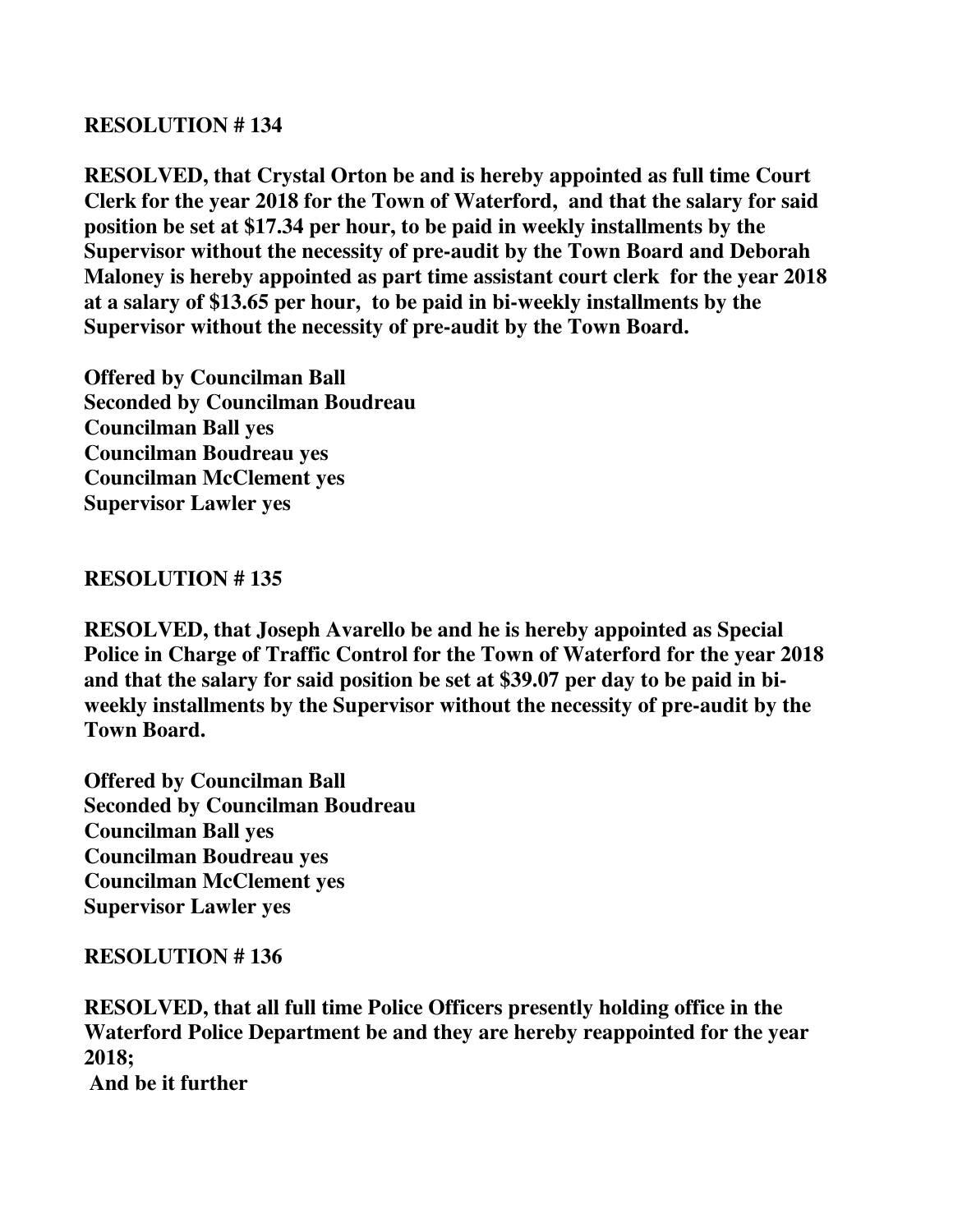**RESOLVED, that the Supervisor is authorized to pay said salaries as specified in the existing union contract to pay on the time schedule specified in the union contract without the necessity of pre-audit by the Town Board.** 

**Offered by Councilman Ball Seconded by Councilman Boudreau Councilman Ball yes Councilman Boudreau yes Councilman McClement yes Supervisor Lawler yes** 

## **RESOLUTION # 137**

**RESOLVED, that Michael Marchese be and he is hereby appointed as Town Historian for the Town of Waterford for the year 2018 at a salary of \$1,978.00 per year, to be paid in quarterly installments by the Supervisor without the necessity of pre audit by the Town Board.** 

**Offered by Councilman Ball Seconded by Councilman Boudreau Councilman Ball yes Councilman Boudreau yes Councilman McClement yes Supervisor Lawler yes** 

## **RESOLUTION # 138**

**RESOLVED, that all employees presently holding a position in the Wastewater Treatment Plant and the Highway Department be and they are hereby reappointed to that position for the year 2018, to be paid in weekly installments by the Supervisor without the necessity of pre audit by the Town Board and they are hereby approved as follows:** 

| <b>Sewer Plant Operator, Falcone</b> | \$25.50 | per Hour |
|--------------------------------------|---------|----------|
| <b>Sewer Laborer Bullett</b>         | \$21.03 | per Hour |
| <b>Sewer Plant Laborers (2)</b>      | \$19.55 | per Hour |
| (Hayden, and Ferguson)               |         |          |
| Sewer plant laborer (1) Gilbert      | \$14.96 | per Hour |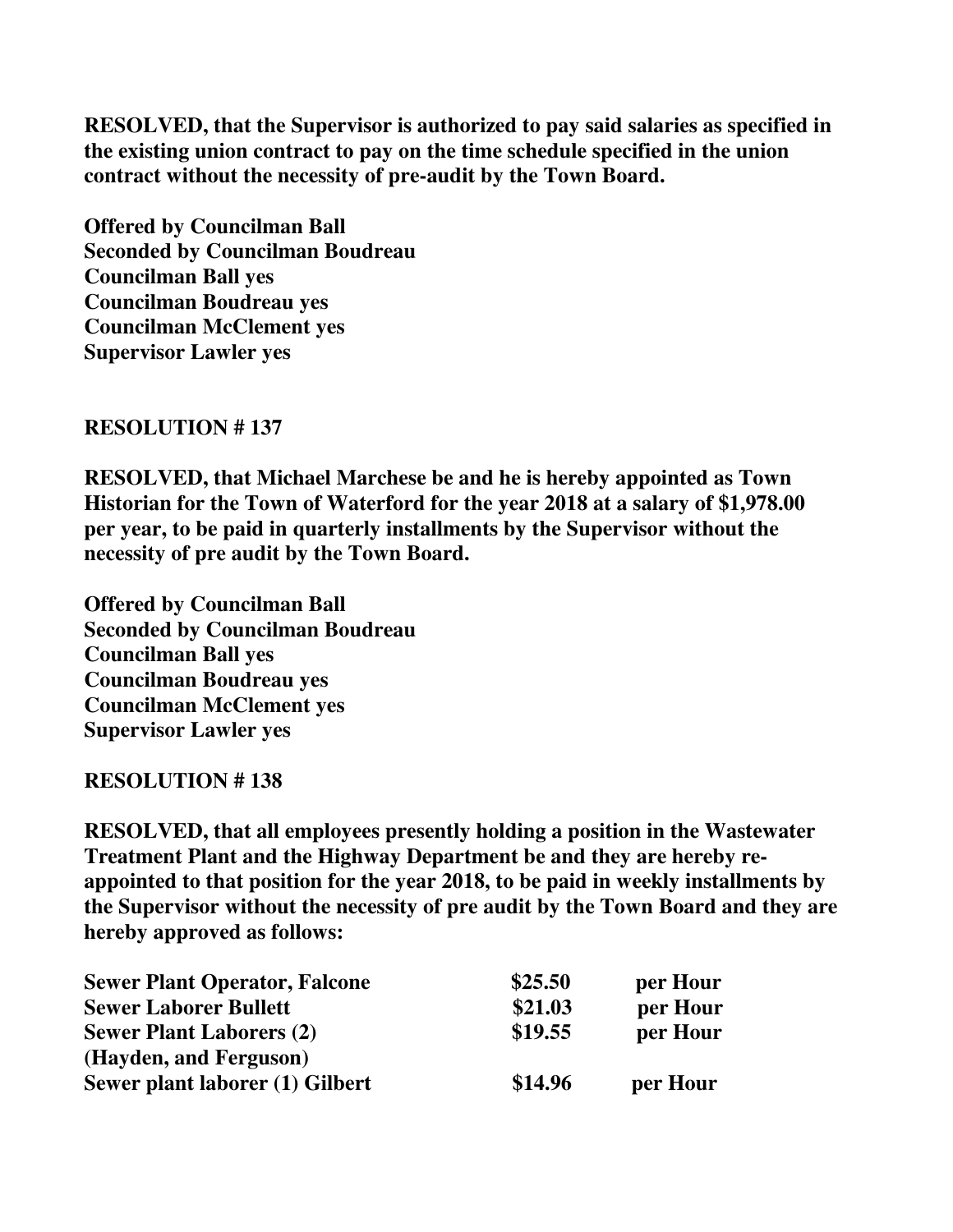**Highway Working Foreman Reil \$23.28 per Hour Heavy Equipment operator Mike Rougia \$21.61 per Hour**  Laborers(CDL) 6 each \$19.55 per hour **(Charbonneau, Carlton, Terry, Walters, Sorensen and Lubas)**  Laborer (1) Sherwood **\$14.96** per hour

**Offered by Councilman Ball Seconded by Councilman Boudreau Councilman Ball yes Councilman Boudreau yes Councilman McClement yes Supervisor Lawler yes** 

## **RESOLUTION # 139**

**RESOLVED, that Dominic Gabriel be and he is hereby reappointed as Town Engineer at a salary of \$30,000.00 to be paid in bi-weekly installments by the Supervisor without the necessity of pre audit by the Town Board for the year 2018.** 

**Offered by Councilman Ball Seconded by Councilman Boudreau Councilman Ball yes Councilman Boudreau yes Councilman McClement yes Supervisor Lawler yes** 

## **RESOLUTION # 140**

**RESOLVED, that Dave Wendt be and he is reappointed as a member of the Planning Board for a five year term commencing immediately and ending on December 31, 2022 and that the salary for said position be set at \$68.44 per meeting to be paid in monthly installments by the Supervisor without the necessity of pre audit by the Town Board.** 

**Offered by Councilman Ball Seconded by Councilman Boudreau Councilman Ball yes**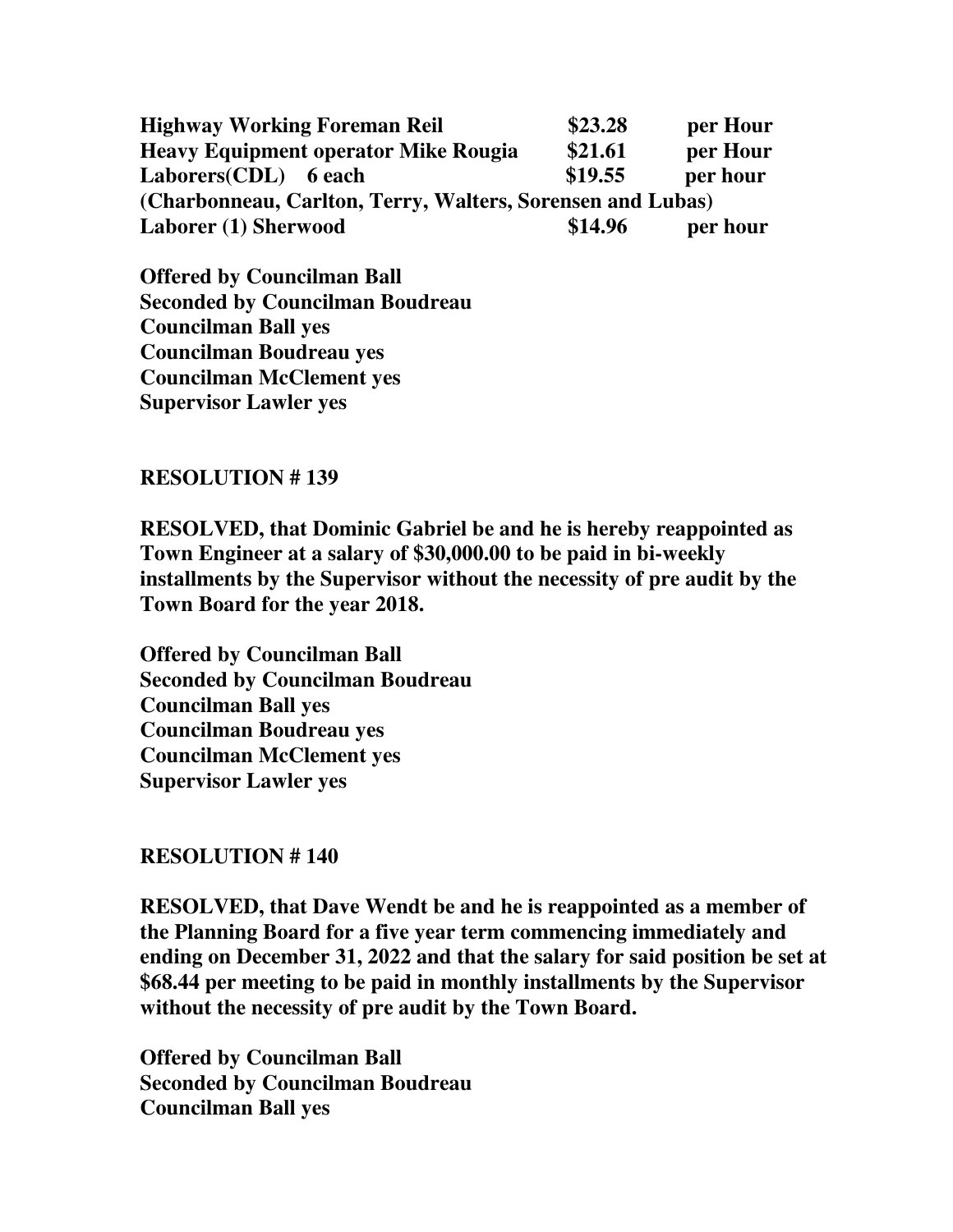**Councilman Boudreau yes Councilman McClement yes Supervisor Lawler yes** 

## **RESOLUTION # 141**

**RESOLVED, that David Woodin be and he is hereby appointed as Chairman of the Waterford Planning Board for the year 2018 and that the annual salary for said position be set at \$3607.00 per year to be paid in monthly installments by the Supervisor without the necessity of pre-audit by the Town Board.** 

**Offered by Councilman Ball Seconded by Councilman Boudreau Councilman Ball yes Councilman Boudreau yes Councilman McClement yes Supervisor Lawler yes** 

## **RESOLUTION # 142**

**RESOLVED, that Dave Woodin be and he is hereby appointed as Planning director for the Town of Waterford and that the an annual salary for said position be set at \$12,000.00 per year to be paid in installments by the Supervisor without the necessity of pre-audit by the Town Board.** 

**Offered by Councilman Ball Seconded by Councilman Boudreau Councilman Ball yes Councilman Boudreau yes Councilman McClement yes Supervisor Lawler yes** 

## **RESOLUTION # 143**

**RESOLVED that Carl Benoit is reappointed as a member of the Zoning Board of Appeals at a salary of \$68.44 per meeting, commencing**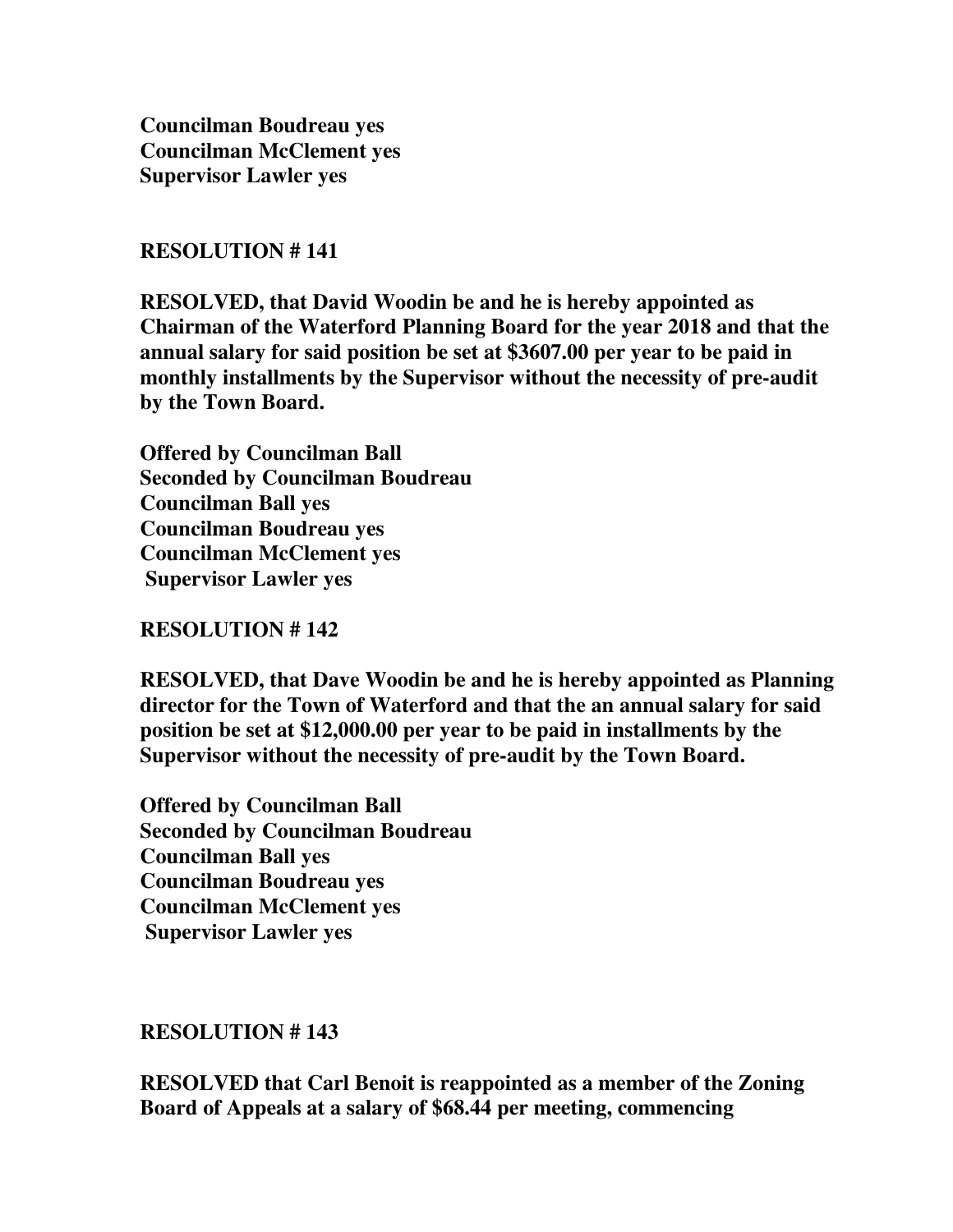**immediately and ending on December 31, 2022, and that the salary for said position be paid in monthly installments by the Supervisor without the necessity of pre-audit by the Town Board.** 

**Offered by Councilman Ball Seconded by Councilman Boudreau Councilman Ball yes Councilman Boudreau yes Councilman McClement yes Supervisor Lawler yes** 

**RESOLUTION # 144** 

**RESOLVED, that Charles Fusco be and he is hereby re-appointed as Chairman of the Zoning Board of Appeals for the year 2018 and he be paid an annual salary of \$2,444.00 to be paid in quarterly installments by the Supervisor without the necessity of pre-audit by the Town Board.** 

**Offered by Councilman Ball Seconded by Councilman Boudreau Councilman Ball yes Councilman Boudreau yes Councilman McClement yes Supervisor Lawler yes** 

## **RESOLUTION # 145**

**RESOLVED, that the 2018 salary of all Planning Board members and Zoning Board of Appeals members not set by any other resolution be set at \$68.44 per meeting and members of the Board of Assessment Review, not set by any other resolution be set at \$72.03 per meeting, to be paid in monthly installments by the Supervisor without the necessity of pre-audit by the Town Board.**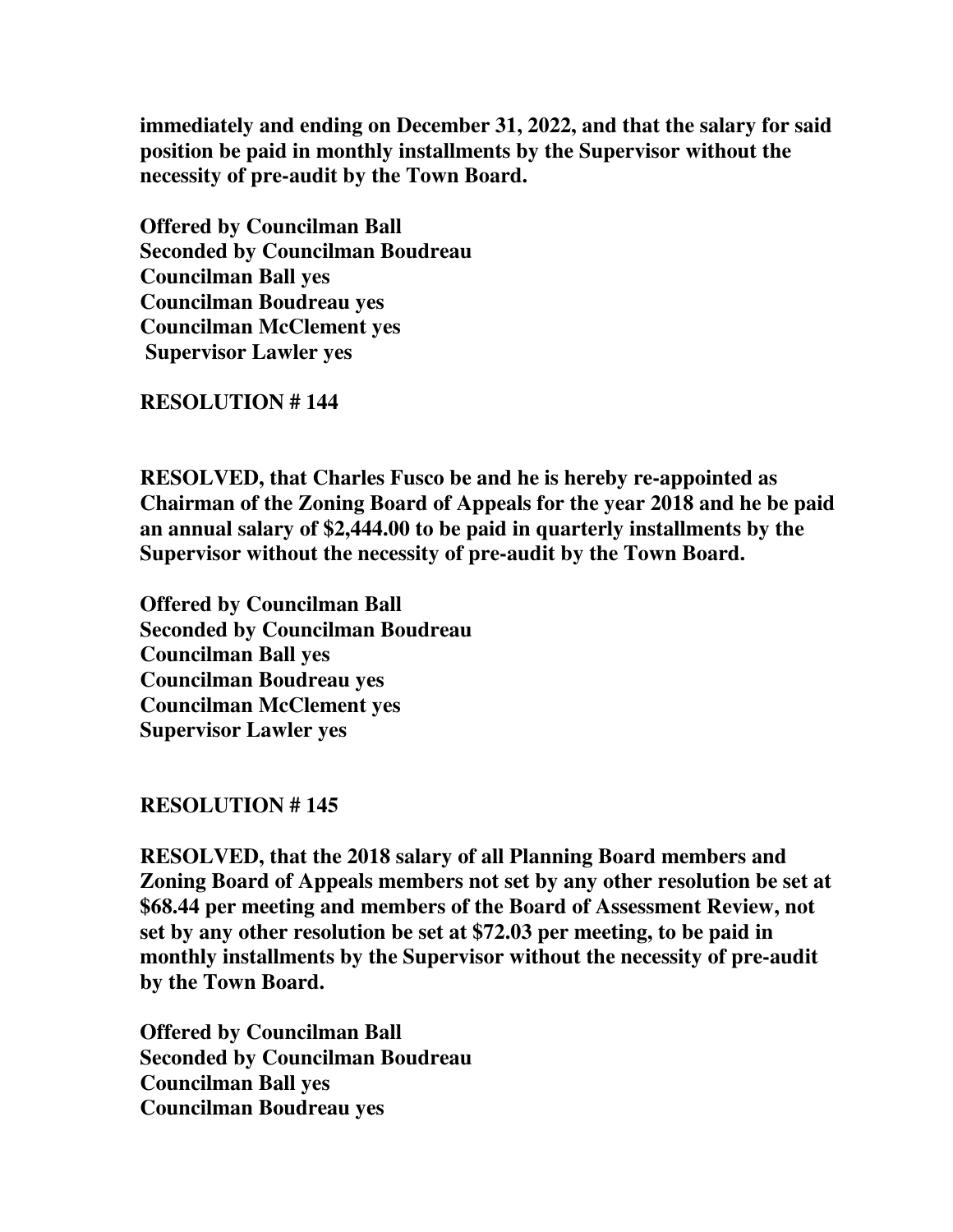**RESOLUTION # 146** 

**RESOLVED, that the regular monthly meeting of the Waterford Town Board for the year 2018 will be held on the first Tuesday of each month at 7:00 P.M. in the evening of such day.** 

**Offered by Councilman Ball Seconded by Councilman Boudreau Councilman Ball yes Councilman Boudreau yes Councilman McClement yes Supervisor Lawler yes** 

**RESOLUTION # 147** 

**RESOLVED, that the Waterford Branch of Pioneer Savings Bank, be and it is hereby designated as the Official Depository in which the Supervisor, the Town Clerk, Tax Collector, Town Justices, and Deputy Supervisor shall deposit all monies coming into their hands by virtue of their office.** 

**Offered by Councilman Ball Seconded by Councilman Boudreau Councilman Ball yes Councilman Boudreau yes Councilman McClement yes Supervisor Lawler yes** 

# **RESOLUTION # 148**

**RESOLVED, that the Gazette Newspaper published in Schenectady, New York is hereby designated as the Official newspaper for the Town of Waterford for the year 2018.**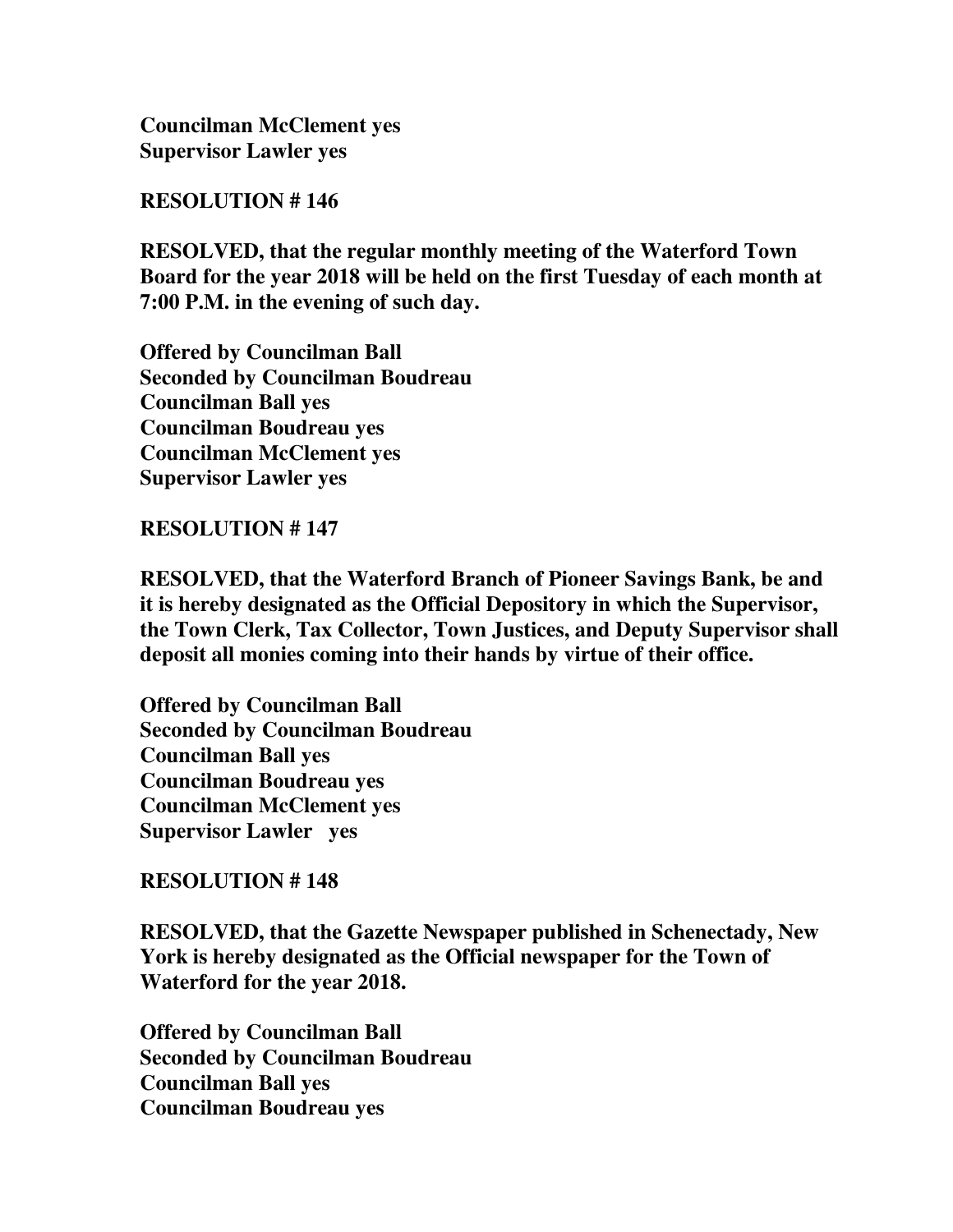#### **RESOLUTION # 149**

**RESOLVED, that the mileage rate be established at the level established by the IRS per mile for the year 2018 for all Town employees and elected officials required to use their automobiles for town business and that are not governed by a Union contract.** 

**Offered by Councilman Ball Seconded by Councilman Boudreau Councilman Ball yes Councilman Boudreau yes Councilman McClement yes Supervisor Lawler yes** 

### **RESOLUTION # 150**

**RESOLVED, that the Supervisor of the Town of Waterford be and he is hereby authorized to pay invoices of the Verizon Wireless, Verizon, Empire Health Choice, Empire Blue Cross, National Grid Power Corp., Office of the State Comptroller, US Bank A TFS Program, Pitney Bowes Financial Services, DeLage Landen Financial Services, County Waste, CDPHP, NYS Unemployment Services, Earthlink Business, Arch Insurance Group, Firstlight Fiber, New York State and Local Retirement System, Time Warner Cable, Town Tax Collector, American Messaging, Reserve Account, US Postal Service, and the Waterford Rescue Squad to pay said invoices monthly without the necessity of pre-audit by the Town Board, and to make such payments on the bonded indebtedness as have been appropriated by the Town Board and to make purchases from the U.S. Postal Services, to be paid without the necessity of a pre-audit by the Town Board for the year 2018.**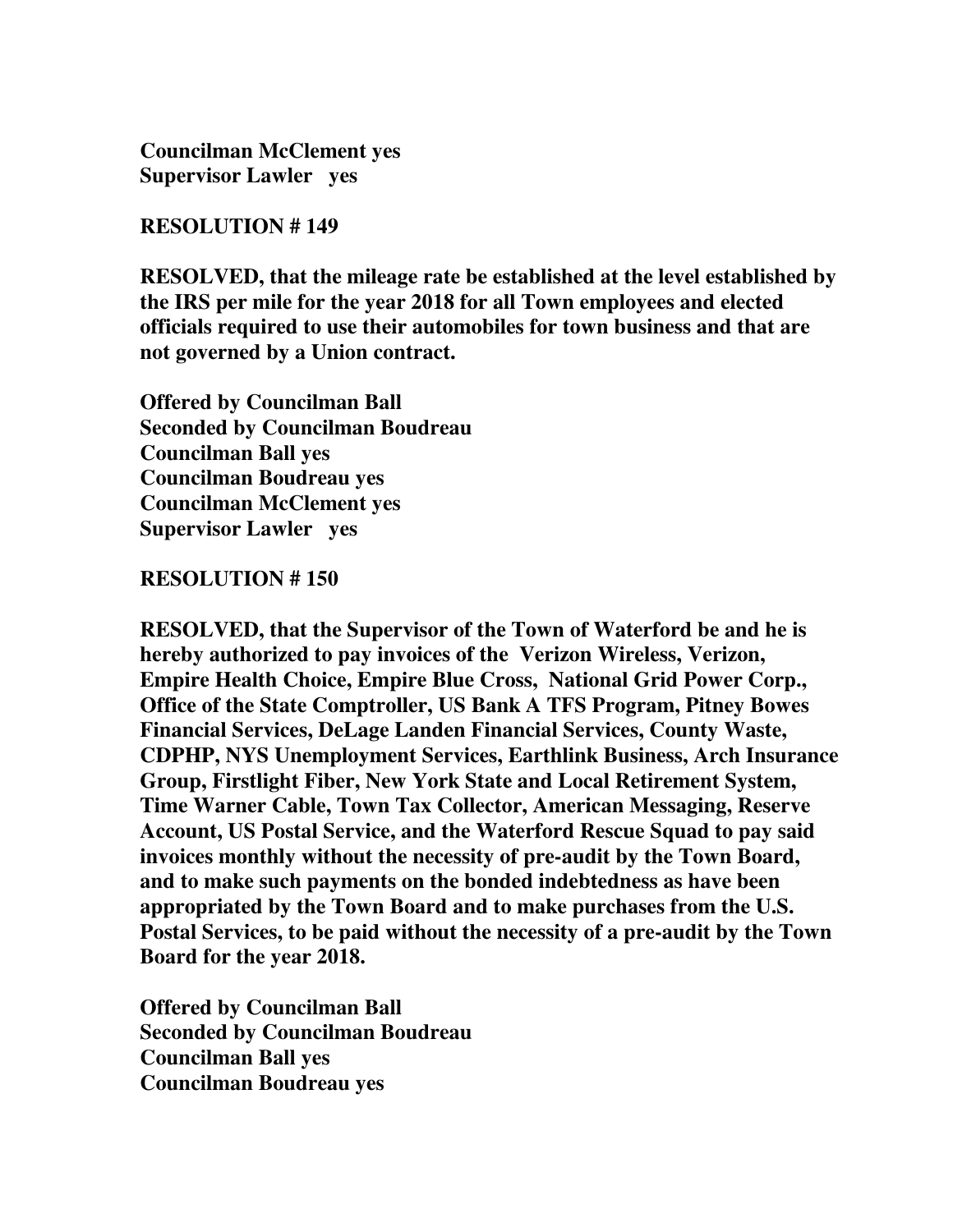### **RESOLUTION # 151**

**RESOLVED, that Thomas M. Doin be and he is hereby appointed Building Superintendent for the Town of Waterford and that the salary for this position be set at \$1,225.00 for the Town Hall for the year 2018 and Building Superintendent for the Senior Center and that the salary for said position be set at \$1,225.00 for the year 2018 and that the Supervisor be authorized to pay in quarterly installments without the necessity of preaudit by the Town Board.** 

**Offered by Councilman Ball Seconded by Councilman Boudreau Councilman Ball yes Councilman Boudreau yes Councilman McClement yes Supervisor Lawler yes** 

## **RESOLUTION # 152**

**RESOLVED, that the Town Board of the Town of Waterford does hereby approve a telephone banking transfer as well as an on-line transfer authorization between Pioneer Savings Bank of New York and the Town of Waterford,** 

**Offered by Councilman Ball Seconded by Councilman Boudreau Councilman Ball yes Councilman Boudreau yes Councilman McClement yes Supervisor Lawler yes** 

## **RESOLUTION # 153**

**RESOLVED, that Neil Quantock is hereby appointed as a busdriver for the year 2018 for the Town of Waterford at a salary of \$14.69 per hour and Dennis Borden is appointed as an alternate busdriver for the year 2018 at a**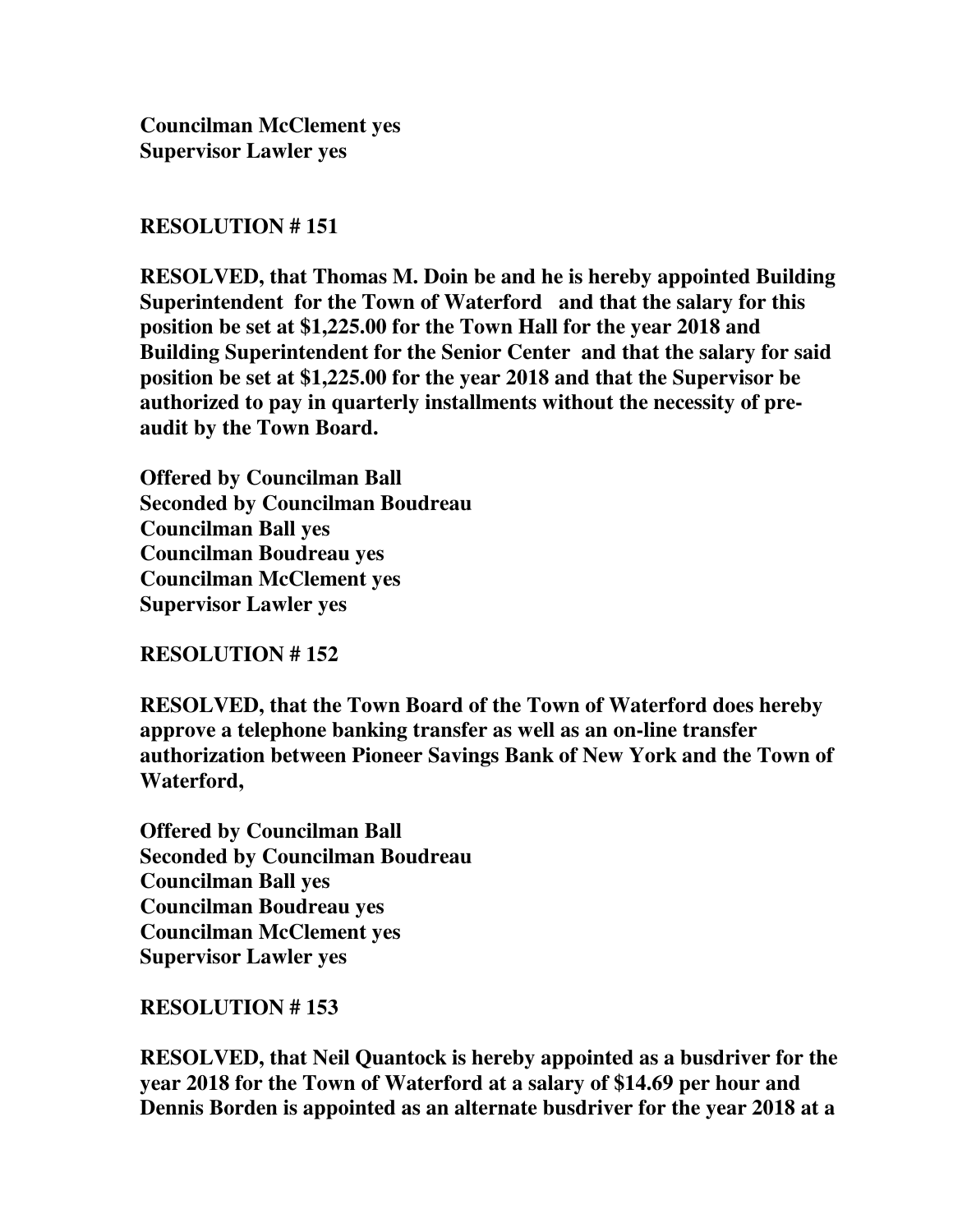**salary of \$12.23 per hour and that all employees referenced in this resolution be paid in bi-weekly installments by the Supervisor without the necessity of pre-audit by the Town Board.** 

**Offered by Councilman Ball Seconded by Councilman Boudreau Councilman Ball yes Councilman Boudreau yes Councilman McClement yes Supervisor Lawler yes** 

**RESOLUTION # 154** 

**RESOLVED, George Quick be and he is hereby appointed as Fire Inspector for the Town of Waterford for the year 2018 and that the salary for said position be set at \$2,097.00 annually, to be paid in quarterly installments by the Supervisor without the necessity of pre-audit by the Town Board.** 

**Offered by Councilman Ball Seconded by Councilman Boudreau Councilman Ball yes Councilman Boudreau yes Councilman McClement yes Supervisor Lawler yes** 

# **RESOLUTION # 155**

**RESOLVED, that Marjorie Mahoney, be and she is hereby appointed as Senior Coordinator for the Town of Waterford and that the salary for said position be set at \$13.29 per hour for the year 2018, and Elizabeth Derrick be appointed as substitute Senior coordinator at a salary of \$10.44 per hour for the year 2018, each to be paid in bi- weekly installments by the Supervisor without the necessity of a pre-audit by the Town Board.**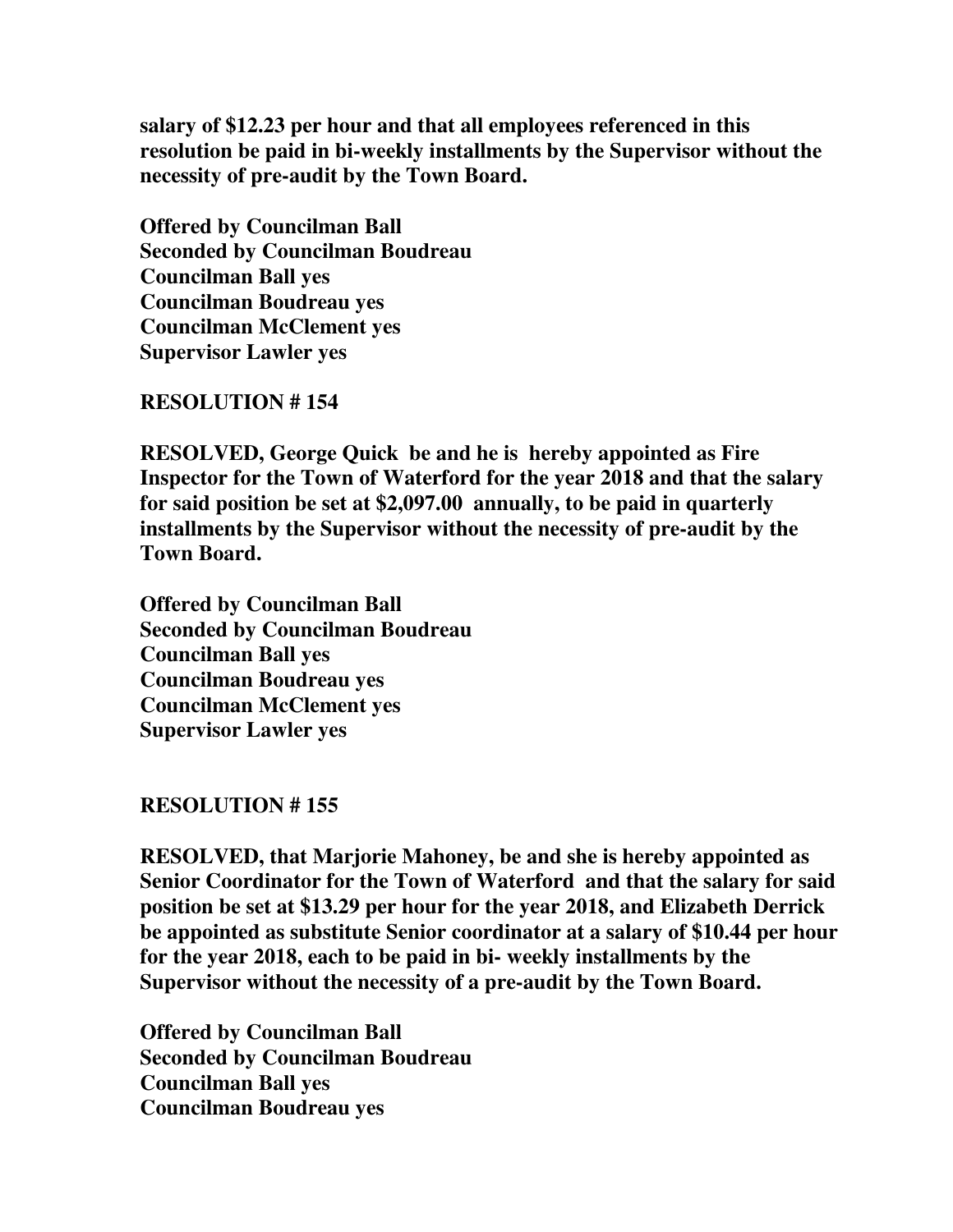**Councilman Marble yes Councilman McClement yes Supervisor Lawler yes** 

#### **RESOLUTION # 156**

**RESOLVED, that Frank McClement be and he is hereby appointed as a member of the Saratoga County Youth Board for the year 2018.** 

**Offered by Councilman Ball Seconded by Councilman Boudreau Councilman Ball yes Councilman Boudreau yes Councilman McClement yes Supervisor Lawler yes** 

#### **RESOLUTION # 157**

**RESOLVED, that the following holidays will be designated as "Official <b>Res** Holidays" for the year 2018 for all non-union employees.

**HOLIDAYS New Years Day-(1/1/18) Martin Luther King Birthday (1/15/18) President**=**s Day (2/19/18) Memorial Day (5/28/18) Independence Day (7/4/18) Labor Day (9/3/18) Columbus Day (10/8/18) Veterans Day (11/12/18) Thanksgiving Day (11/22/18) Day after Thanksgiving (11/23/18) Christmas Day (12/25/18)**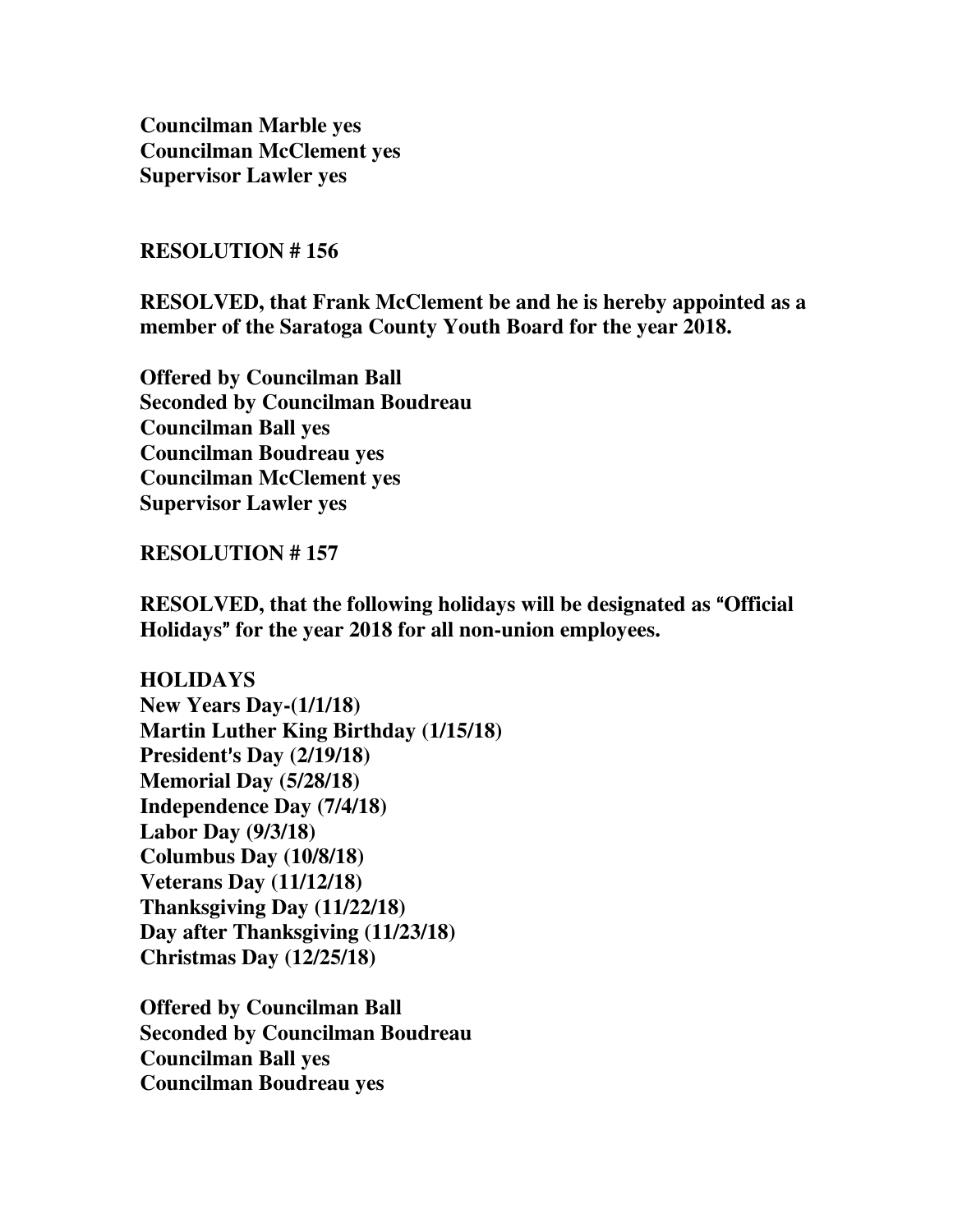## **RESOLUTION # 158**

**RESOLVED, that Harold Martel, be reappointed as Highway Superintendent for the year 2018 and that the salary for said position be set at \$58,992.00 per year to be paid in weekly installments by the Supervisor without the necessity of a pre-audit by the Town Board.** 

**Offered by Councilman Ball Seconded by Councilman Boudreau Councilman Ball yes Councilman Boudreau yes Councilman McClement yes Supervisor Lawler yes** 

## **RESOLUTION # 159**

**RESOLVED, that there be established and maintained for police department use an investigation fund to provide monies for use by the police department in the course of investigation and that the amount of such fund not exceed \$500.00 at any time, and that the steps appropriate in the circumstances be taken by the Supervisor and the Budget Officer, to provide for such funds for the year 2018.** 

**Offered by Councilman Ball Seconded by Councilman Boudreau Councilman Ball yes Councilman Boudreau yes Councilman McClement yes Supervisor Lawler yes** 

# **RESOLUTION # 160**

**RESOLVED, that John E. Lawler, Supervisor of the Town of Waterford be and is hereby appointed as Voting Delegate of the Town at the Annual Business session of the Associations of Towns Meeting to be held in New York City in 2018 and be it further**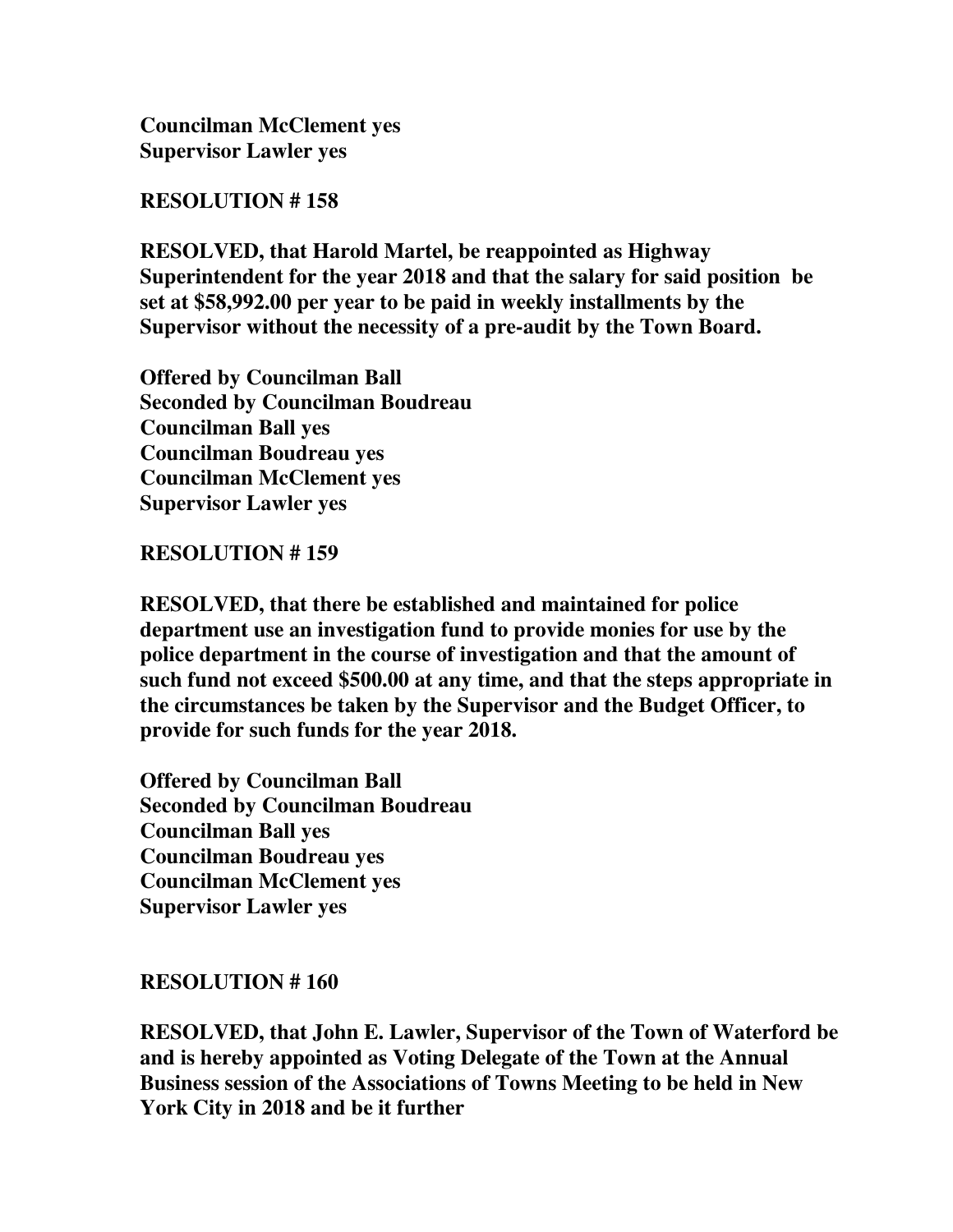**RESOLVED, that Laurie Marble, Deputy Supervisor, be and is hereby appointed as Alternate Delegate who, in the absence of the Supervisor, shall be eligible to cast the vote of said Town at the above named meeting.** 

**Offered by Councilman Ball Seconded by Councilman Boudreau Councilman Ball yes Councilman Boudreau yes Councilman McClement yes Supervisor Lawler yes** 

#### **RESOLUTION # 161**

**RESOLVED, that the following holidays be designated as Official Holidays (which will be the calendar day) for the year 2018 for the Waterford Police Department: New Years Day, Martin Luther King Day**  Lincoln's Birthday, **Washington**=**s Birthday, Easter Sunday Memorial Day, Independence Day, Labor Day, Columbus Day, Veterans Day, Thanksgiving Day, Christmas Day,** 

**Offered by Councilman Ball Seconded by Councilman Boudreau Councilman Ball yes Councilman Boudreau yes Councilman McClement yes Supervisor Lawler yes** 

**RESOLUTION # 162**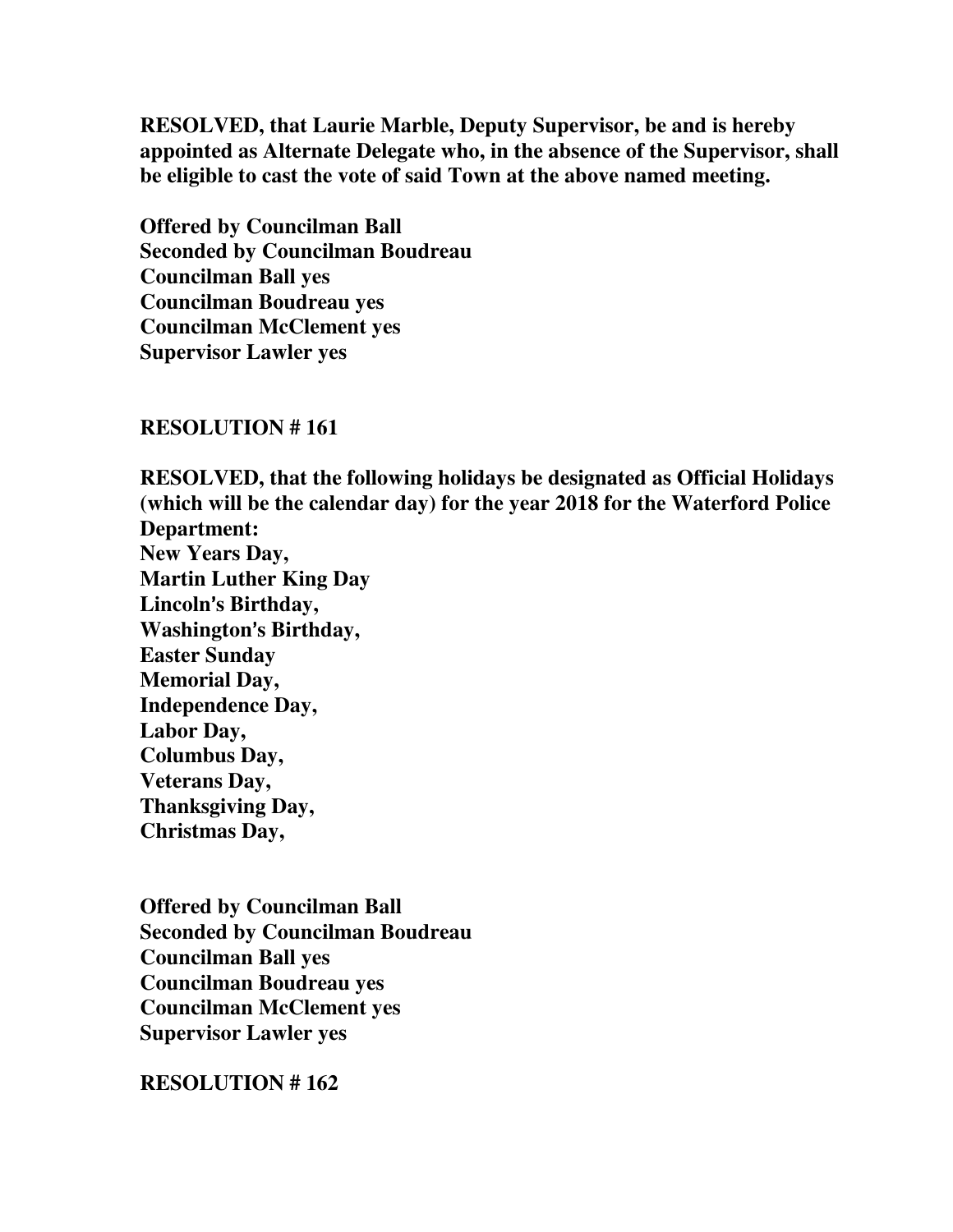**WHEREAS, the Department of Environmental Conservation of the State of New York is responsible for the protection of the water resources of certain classified waters in New York State as set forth in Part Three of Article V of the Conservation Law, and** 

**WHEREAS, this Memorandum of Understanding between the department of Environmental Conservation of the State of New York and the Town of Waterford established an agreement of Cooperation between the parties hereinafter insofar as the Highway is concerned,** 

**NOW, THEREFORE BE IT** 

**RESOLVED, that the Supervisor of the Town of Waterford be and he is hereby empowered to sign the Memorandum of Understanding on behalf of the Town of Waterford and the Highway Department, and be it further** 

**RESOLVED, that this Memorandum of Understanding shall take effect immediately upon its acceptance by the Department of Environmental Conservation.** 

**Offered by Councilman Ball Seconded by Councilman Boudreau Councilman Ball yes Councilman Boudreau yes Councilman McClement yes Supervisor Lawler yes** 

**RESOLUTION # 163** 

**RESOLVED, that Russ McAllister be and he is hereby reappointed as the Information Security Officer for the Town of Waterford for the year 2018 at a salary of \$30,000.00 to be paid in bi-weekly installments by the Supervisor without the necessity of pre-audit by the Town Board.**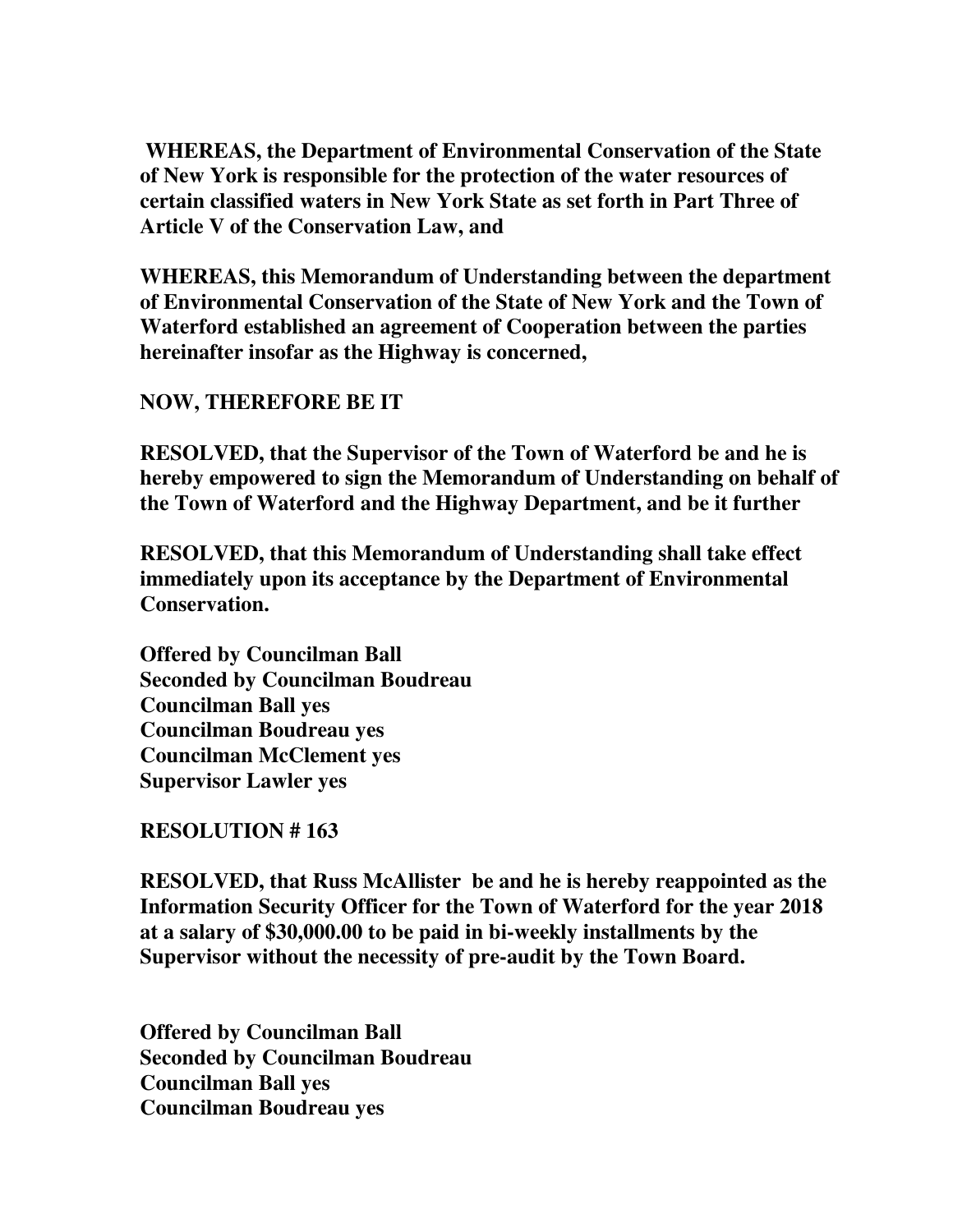## **RESOLUTION # 164**

**RESOLVED, that Rachael Holbrook be and she is hereby appointed as Sole Assessor for the Town of Waterford at a salary of \$20,400.00 per year to be paid in weekly installments without the necessity of pre-audit by the Town Board, and James Callaghan be and he is hereby reappointed as the**  Assessor's clerk at a salary of \$18.96 per hour for 2018, to be paid in weekly **installments and Mary Ann Kelts, be appointed Canal Visitor's Center Clerk and Aide to the Assessor at a salary of \$14.93 per hour for 2018, to be paid in bi-weekly installments, by the Supervisor without the necessity of pre audit by the Town Board.** 

**Offered by Councilman Ball Seconded by Councilman Boudreau Councilman Ball yes Councilman Boudreau yes Councilman McClement yes Supervisor Lawler yes** 

# **RESOLUTION # 165**

**RESOLVED, that Marilynn Brown be reappointed as police matron for the Town of Waterford for the year 2018 and that the salary for said position be set at \$19.83 per hour.** 

**Offered by Councilman Ball Seconded by Councilman Boudreau Councilman Ball yes Councilman Boudreau yes Councilman McClement yes Supervisor Lawler yes** 

**RESOLUTION # 166** 

**RESOLVED, that Georgia Wohnsen be and she is hereby reappointed as**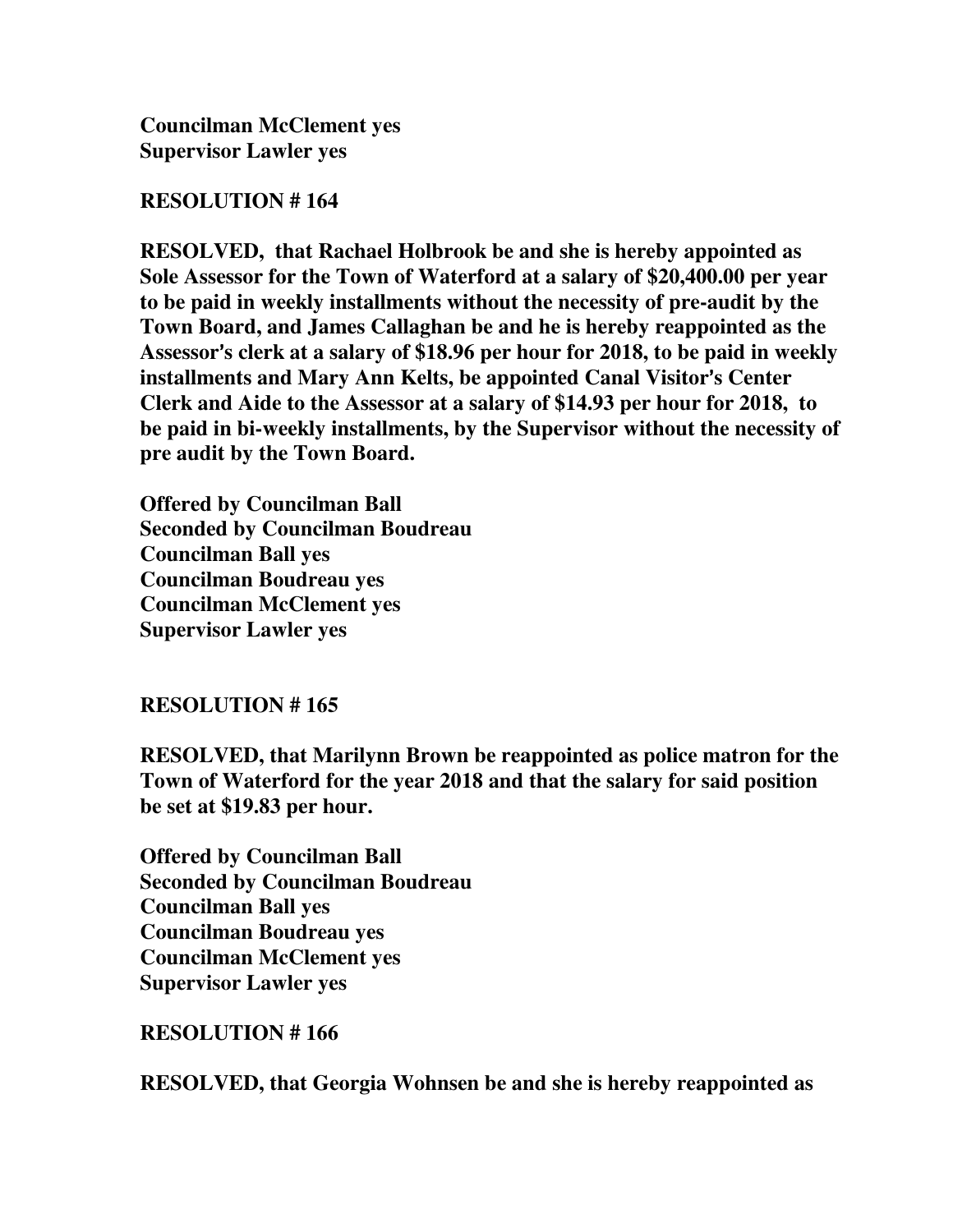**the recreation Director for the year 2018 at a salary of \$16.32 per hour to be paid in weekly installments by the Supervisor without the necessity of pre audit by the Town Board.** 

**Offered by Councilman Ball Seconded by Councilman Boudreau Councilman Ball yes Councilman Boudreau yes Councilman McClement yes Supervisor Lawler yes** 

## **RESOLUTION # 167**

**RESOLVED, that Richard Durivage is hereby appointed as janitor for the Town Hall and the Town Senior Center at a salary of \$12.03 per hour for the year 2018 to be paid in bi-weekly installments by the Supervisor without the necessity of pre-audit by the Town Board.** 

**Offered by Councilman Ball Seconded by Councilman Boudreau Councilman Ball yes Councilman Boudreau yes Councilman McClement yes Supervisor Lawler yes** 

## **RESOLUTION #168**

**RESOLVED, that Paul McInerney be and he is hereby appointed as Administrative Aide to the Public Safety Commissioner at a salary of \$55,000.00 per year to be paid in weekly installments by the Supervisor without the necessity of pre audit by the Town Board.** 

**Offered by Councilman Ball Seconded by Councilman Boudreau Councilman Ball yes Councilman Boudreau yes Councilman McClement yes Supervisor Lawler yes**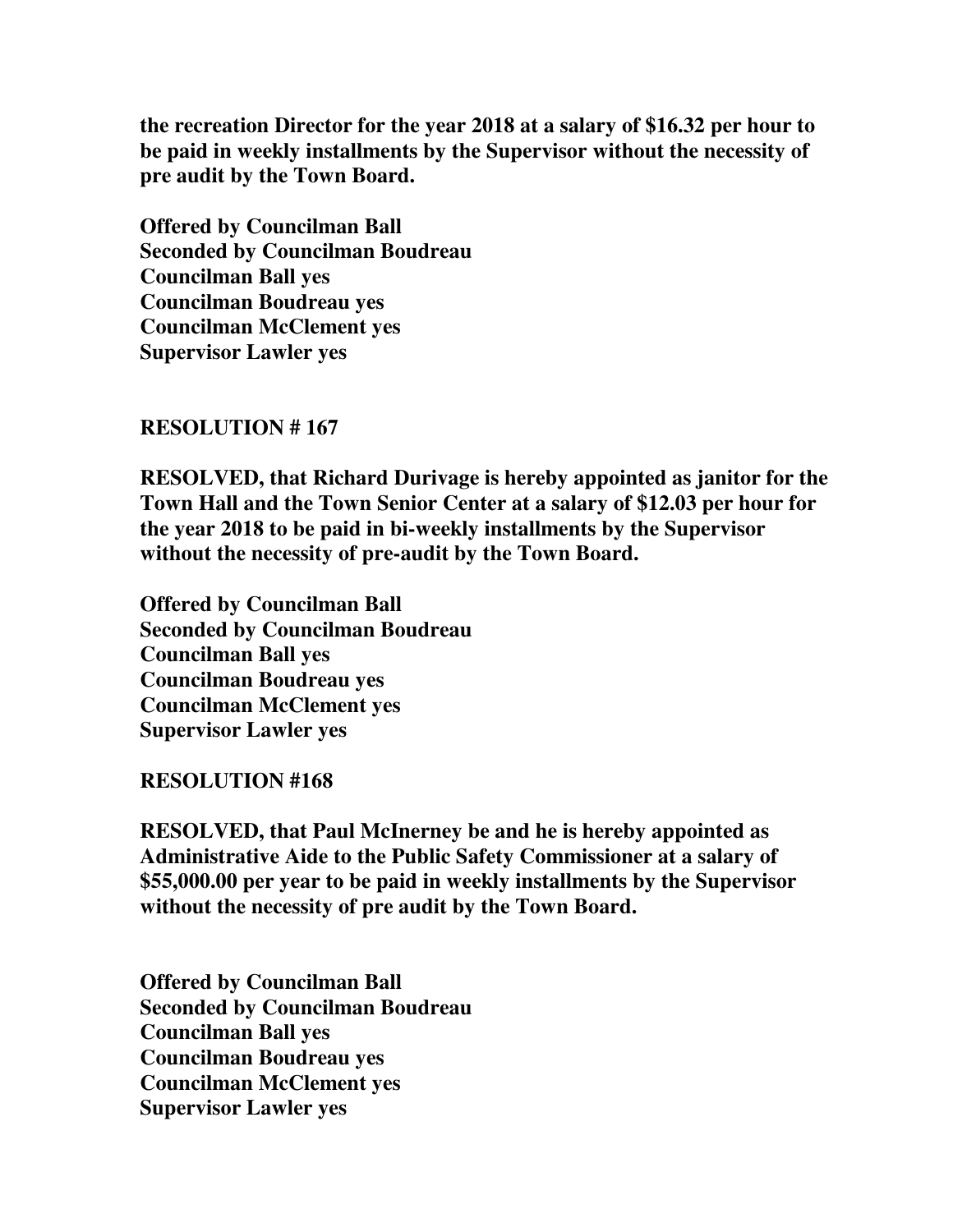## **RESOLUTION # 169**

**RESOLVED, that Jeffrey St.Dennis be and he is hereby reappointed as a full time Animal Control Officer for the Town for the year 2018 at a salary of \$37,885 .00 to be paid in weekly installments by the Supervisor without the necessity of pre-audit by the Town Board.** 

**Offered by Councilman Ball Seconded by Councilman Boudreau Councilman Ball yes Councilman Boudreau yes Councilman McClement yes Supervisor Lawler yes** 

## **RESOLUTION #170**

**RESOLVED, that Dennis Carnevale be and he is hereby appointed as part time cemetery caretaker for the Town of Waterford at a salary of 4600.00 per month to be paid in monthly installments by the Supervisor without the necessity of pre-audit by the Town Board.** 

**Offered by Councilman Ball Seconded by Councilman Boudreau Councilman Ball yes Councilman Boudreau yes Councilman McClement yes Supervisor Lawler yes** 

## **RESOLUTION # 171**

**WHEREAS, pursuant to the recently amended federal tax code, certain taxpayers may be limited in the amount of Town and County property taxes they can deduct from their Federal income tax obligations, and** 

**WHEREAS, Governor Cuomo has signed an executive order suspending New York State law prohibiting prepayment of State and Local property**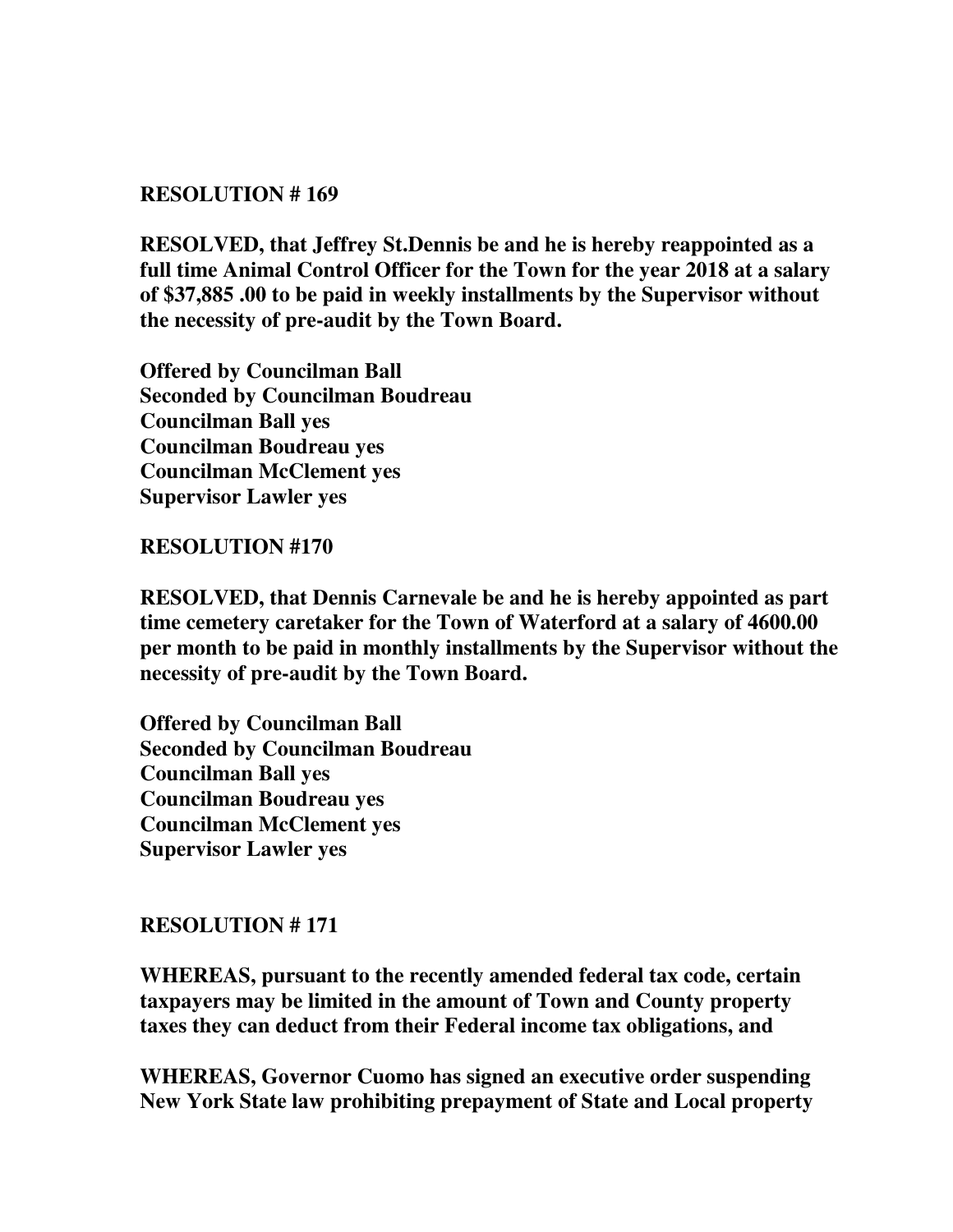### **taxes, and**

**WHEREAS, the Town of Waterford wishes to make clear its desire to accept payments from any such property owners who wish to prepay property taxes that would not otherwise be due until January 2018, and** 

**WHEREAS, the Town has been provided with the tax warrant from the County of Saratoga specifying the amount of County and Town property taxes for 2018,** 

**NOW, THEREFORE BE IT RESOLVED, that the Town of Waterford hereby authorizes the Town Clerk to answer inquiries from property owners concerning the amount of any Town and County property taxes due for 2018 and further is authorized to accept payment of said Town and county tax obligation prior to December 31, 2017, and** 

**BE IT FURTHER RESOLVED, that nothing contained in this resolution shall be construed in any way to be a representation by the Town of Waterford about the validity of deducting said payments from Federal or State tax returns or any other tax effect resulting from early payment of Town and County property taxes as set forth above.** 

**Offered by Councilman Ball Seconded by Councilman Boudreau Councilman Ball yes Councilman Boudreau yes Councilman McClement yes Supervisor Lawler yes** 

**Agenda Items discussed: MS4 workshop on February 27, 2018 at 5:30 P.M. required training for Board members Bench warrants for individuals responsible for car break ins Fire on Saratoga Avenue Resolution for the Supervisor to sign contract with Olsen Associates-Attorney Boyajian to write resolution and look over contract**